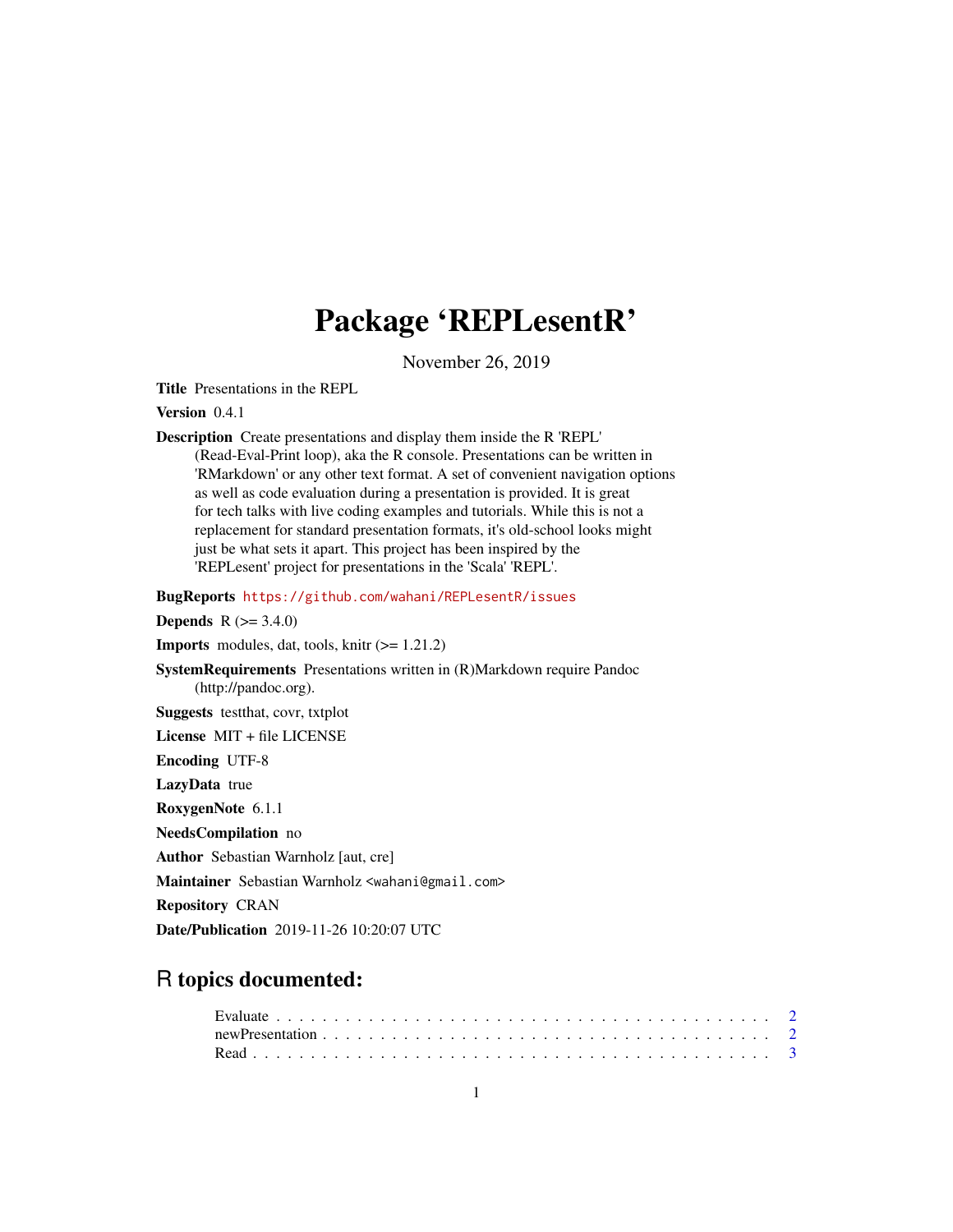### <span id="page-1-0"></span>**Index** [4](#page-3-0)

Evaluate *Evaluation Module*

### Description

This module knows how to evaluate code on a slide. It has two methods: 'slide' and 'slideDeck' consuming either a Slide or SlideDeck. You do not need to use this interactively: see [newPresenta](#page-1-1)[tion.](#page-1-1)

### Usage

Evaluate(envir = .GlobalEnv, quiet = FALSE)

### Arguments

| envir | (environment) the environment in which to evaluate.                      |
|-------|--------------------------------------------------------------------------|
| quiet | (logical) whether to print the code being evaluated prior to evaluation. |

<span id="page-1-1"></span>newPresentation *Create a new presentation*

### Description

Creates a new instance of a presentation. Currently it has only one method: start which is called without any arguments. It starts a presentation or resumes where you left off. A presentation runs inside your R console and the idea is to maximize the window on your screen for a presentation mode.

### Usage

```
newPresentation(fileName, width = NULL, height = NULL, border = "*",
 padding = 1, slideSep = rep("", 3))
```
introPresentation()

### Arguments

| fileName | (character) the file containing the presentation. Currently one of: .Rmd, md, or<br>plain. |
|----------|--------------------------------------------------------------------------------------------|
| width    | (integer) the number of columns to use. By default: options ('width').                     |
| height   | (integer) the number of rows to use. By default set to 22.                                 |
| border   | (character) the character used as a border to frame a single slide.                        |
| padding  | (integer) the number of white-spaces / empty rows between border and content.              |
| slideSep | (character) the slide separator: how to determine a 'slide break'.                         |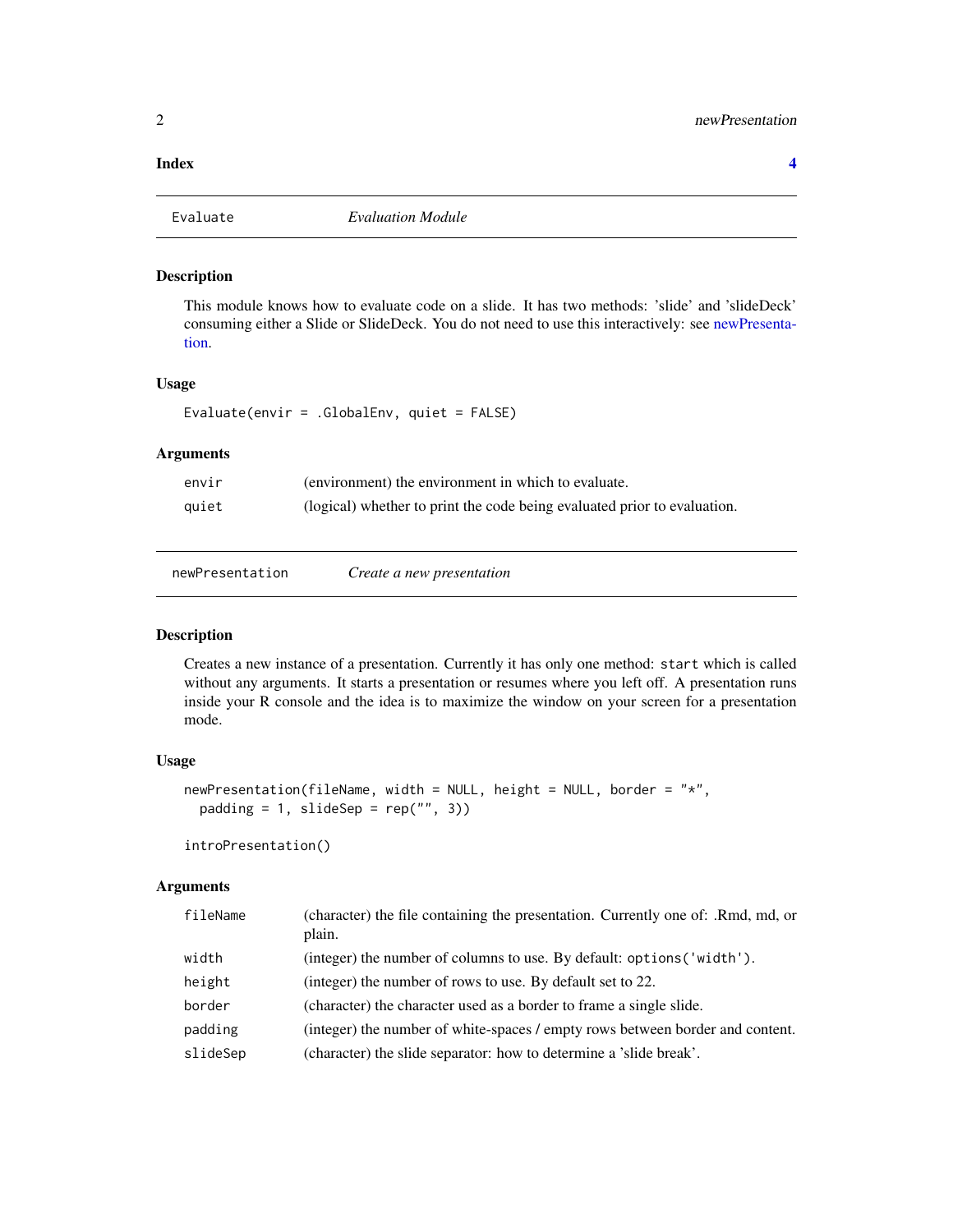### <span id="page-2-0"></span> $Read$  3

### Details

To convert from Rmd to md formats knitr::knit is used. To convert from md to plain knitr::pandoc(file,format = "plain") is used. If you want to configure the process of this conversion please see the documentation of these two functions.

For navigation inside the presentation mode, please see the examples below. Or start a presentation and type 'h' for help.

### Value

The function returns an instance of the presentation. It has only one method: start without any arguments. start will start the presentation and also resume where you left.

### Examples

```
## Not run:
## Start with the example:
introPresentation() # in presentation mode type 'h'
## The same presentation but with manual configuration:
file <- system.file("Introduction.Rmd", package = "REPLesentR")
myPresentation <- newPresentation(
  file, width = 80, height = 23, border = "0", padding = 1)
myPresentation$start()
```
## End(Not run)

Read *Read Module*

### Description

Read creates a new module with one method: 'auto'. This method selects an appropriate procedure for reading in the content of the file depending on the file extension. It should not be necessary to call this function interactively, please go to the docs for [newPresentation.](#page-1-1)

### Usage

Read()

### See Also

[newPresentation](#page-1-1)